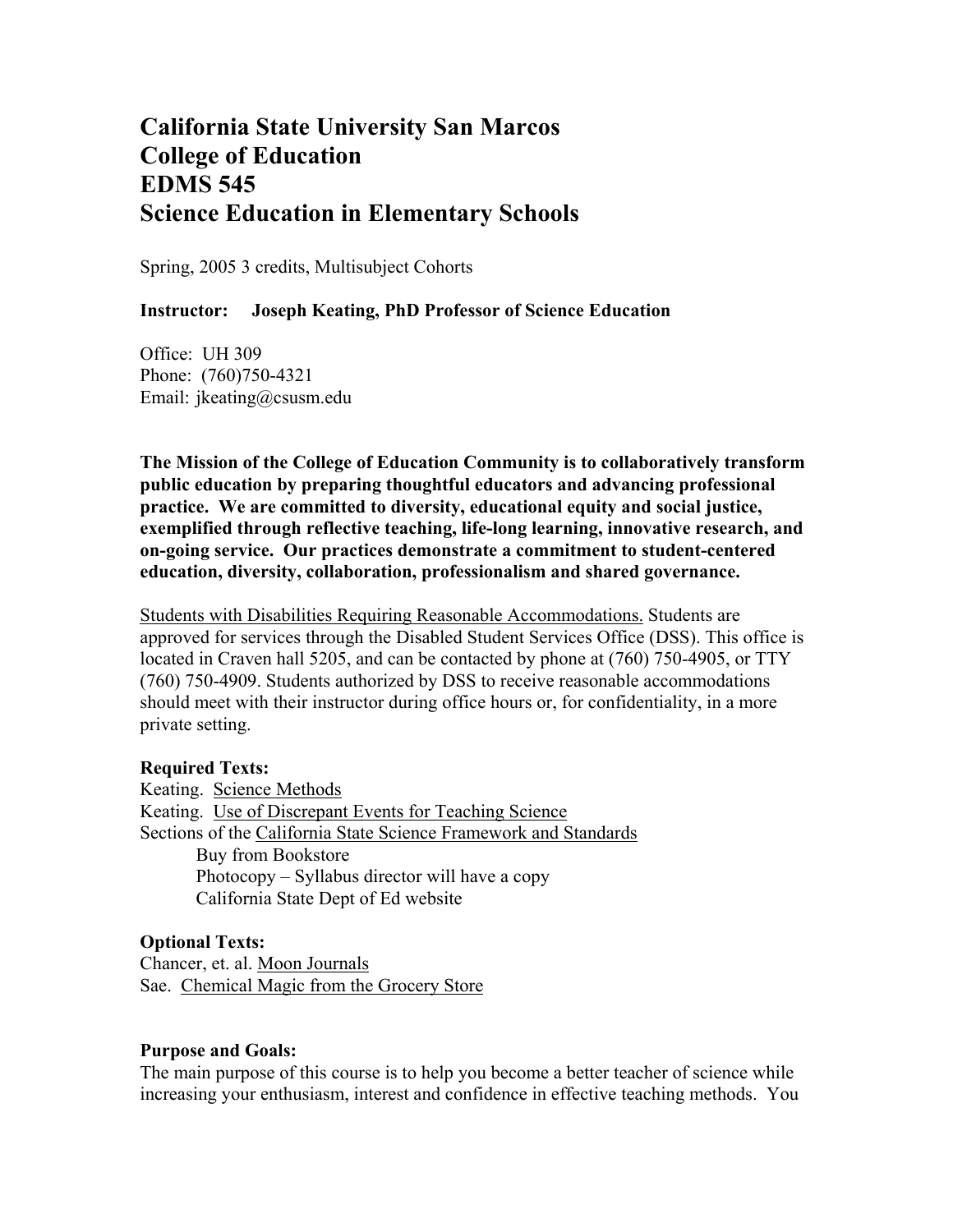will model and practice ways in which science can be naturally integrated into all the other disciplines. There will be a special emphasis on a student centered, problem solving and divergent interdisciplinary approach to learning. Techniques for infusing multicultural aspects of science and adapting lessons to meet individual needs will also be addressed. As a result of this experience, we hope that as a teacher at the elementary level you will feel comfortable teaching science, teaming with teachers who are specialists in this field, and utilizing science methods in your other disciplines.

### **Objectives:**

On completion of this course, students will be able to demonstrate the following:

1. knowledge of the California Framework and Standards in science;

2. understanding of how to integrate science into other curriculum areas;

 3. awareness of the multitude of community resources available to teachers and the ways in which these resources can be used to strengthen the science program;

 4. the ability to write lesson plans and implement them into an integrated unit based on an appropriate grade-level course of content;

 5. the ability to design curricula which reflect a variety of instructional strategies and develop children's higher-level thinking skills;

6. an understanding and appreciation for the processes of science

7. including all children in science instruction

# **Grading Policy:**

Final grades for EDMS 545 will be computed on a scale of 170 points

 $A = 94 A = 90-93\%$  $B = 84-89\%$  $B = 80-83$  $C+= 77-79$ (Anything less than a C+ does not count toward a California Teaching Credential)

Prompt and consistent attendance is vital to success in this class. Attendance will be taken and class will start on time. For each absence, five points will be deducted. For each tardy, one or two points will be deducted, depending on how late you are. You'll also lose one or two points if you leave early. If a serious problem arises, which is beyond your control, please talk to the instructor.

### **COE Attendance Policy**

Due to the dynamic and interactive nature of courses in the College of Education, all students are expected to attend all classes and participate actively. At a minimum, students must attend more then 80% of class time, or s/he **may not receive a passing grade** for the course at the discretion of the instructor. Individual instructors may adopt more stringent attendance requirements. Should the student have extenuating circumstances, s/he should contact the instructor as soon as possible.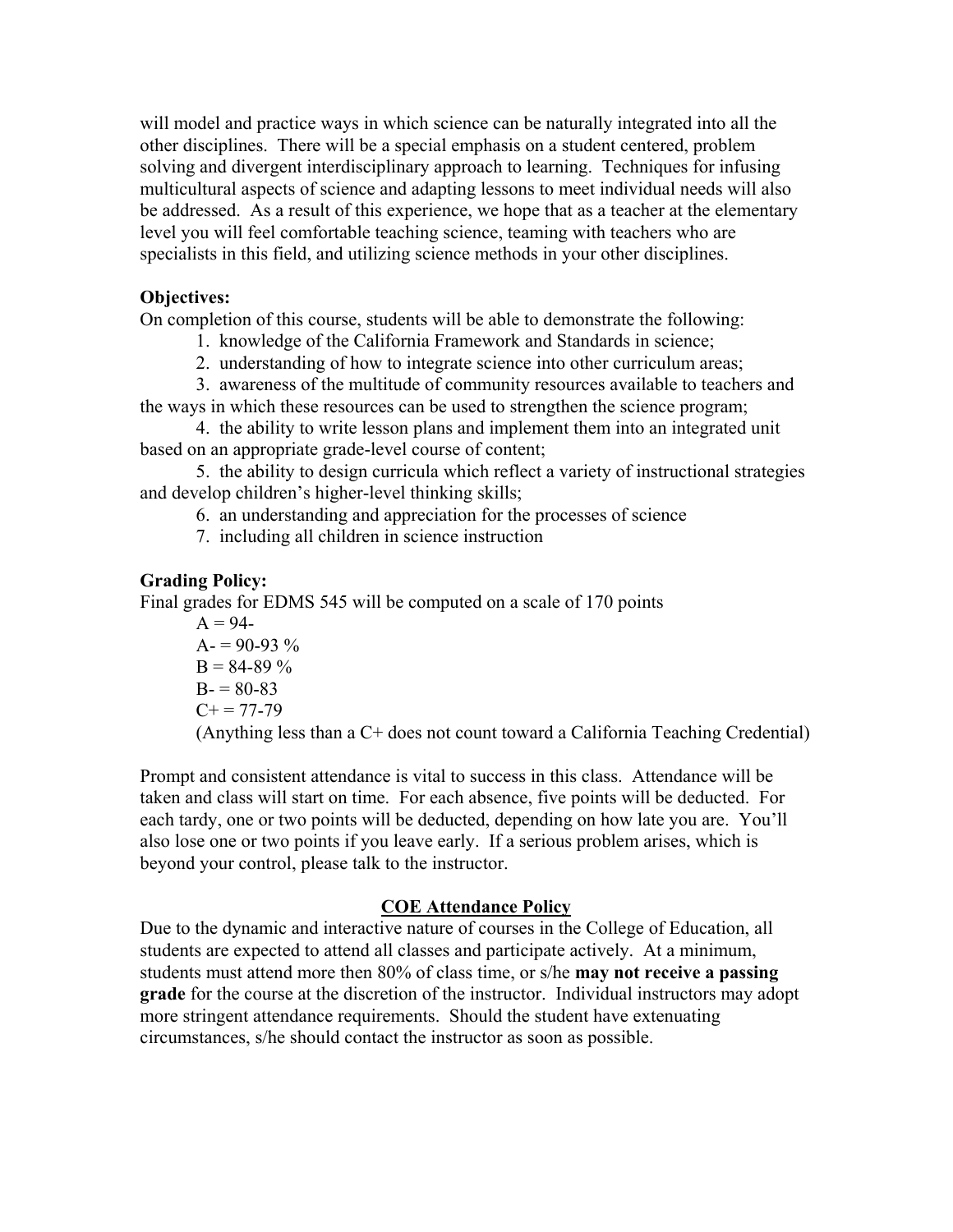#### **Due Dates:**

When you come to class, we expect you to have the readings already done for that class. Assignments must be turned in at the start of class, otherwise they will be considered tardy. Late assignments will lose ten percent of their points for each day they are late. After one week, they will receive no credit. IF FOR SOME REASON YOU MUST TURN IN AN ASSIGNMENT LATE, TALK WITH AN INSTRUCTOR AND MAKE SURE AN AGREEMENT IS NOTED ON THE GRADESHEET.

**Please Also Note**: Any evidence of cheating (including plagiarism--presenting the words or ideas of others as your own) will result in a failing grade for that assignment and possibly a failing grade for the course. Some assignments will include comments and suggestions on appropriate referencing. If you have modified an already existing lesson plan or unit, please include a copy of the original lesson plan. See one of us if you have any questions about what exactly constitutes plagiarism.

#### **pla-gia-rize**

- 1. to use and pass off as one's own (the ideas and writings of another)
- 2. to appropriate for use as one's own passages or ideas from (another)

The American Heritage Dictionary of the English Language Third Edition

Proper attribution is an important concept for teachers. Giving credit where credit is due is only fair and ethical. It also advances learning by accurately tracking the path of ideas and information as they pass from person to person, often being enhanced and modified along the way. Teachers have a special responsibility to identify their sources in their own work, and to teach students to do the same.

Such attribution can be formal or informal. Formal attribution usually consists of footnotes and bibliographies which follow guidelines such as those published by the APA. Teachers and elementary students are more likely to use informal attribution, for instance giving the original source of a lesson plan that you have adapted. Even a second grader writing a paragraph about an animal can tell where the information came from. Example: I watched the classroom guinea pig for five minutes a day for five days and read the book Guinea Pigs by Joe Blow.

The Two Commandments of Attribution

- 1. When you use someone else's ideas, thoughts, or information, you must give credit to the source, and do so in a way that clearly identifies the source and makes it possible for other persons to find the original source for themselves.
- 2. When you use someone else's exact words, you must put those words in quotes. Commandment #1 still applies.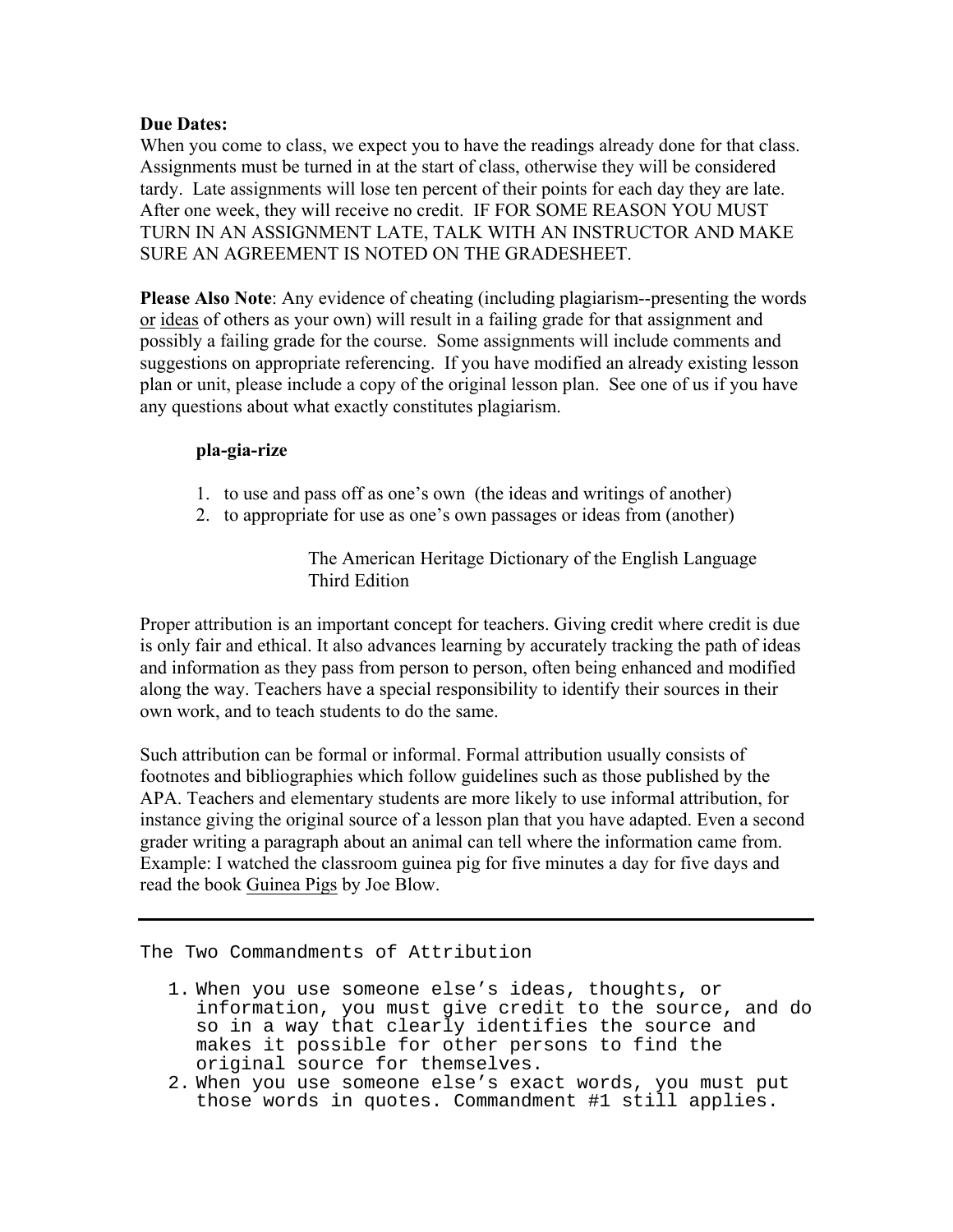**Science Ed Assignments** The following are assignment prompts. Each prompt will be scored using a likert scale: no response (0) to exceptional (maximum possible points for that assignment) to total a possible 170 points. Due dates are on the timeline.

The criteria for grading are:

- Fully addressing the prompt.
- Clear, coherent writing. (If we have to re-read what you've written three times before we can make heads or tails of it, you will lose points.) You must demonstrate good understanding and appropriate interpretation of the topic.
- Correct spelling and grammar on final drafts. You are going to be a model for children on this, and need to get used to paying attention. Note: just running a spellcheck isn't always enough – it may miss homophones.

# **Assignment 1 – California Science Framework and Standards**

Spirit of the assignment: to read a portion of the California Science Framework and the Standard for a particular grade. You will write your individual response to the readings. Then you will work with your grade level team to prepare and do a presentation to the class. It's important that you do the reading and the writeups BEFORE you meet with your team.

# **1a. Framework summary response I 10 points**

- Read the first part of the California Science Framework, up to page 20. This includes Board Policy, the Introduction and Chapters One and Two.
- Think about the reading holistically.
- Write about a page, in your own words, that answers these questions: What do you think are the most important ideas addressed in the reading? Were there any ideas in the reading which were very new to you, or which disagreed with something you thought?

# **1b. Grade level Science standard response I 10 points**

- Using the standard for your chosen grade, pick a line item from physical science, life science, and earth science. For each one, come up with a brief description of an activity that children in that grade can do that also addresses one of the Investigation and Experimentation standards for the grade.
- You should end up with three sections, each of which includes a content line (physical, life, or earth science), an Investigation and Experimentation line, and a one or two sentence description of an activity that combines the two. The whole thing should be about a page.
- See example next page.

# **1c .Team preparation and presentation T 5 points**

**You will be given 30-40 minutes of class time to work with your team.** 

• Get together with your team. Look at the activities that everyone wrote up for Assignment 2b. Choose one.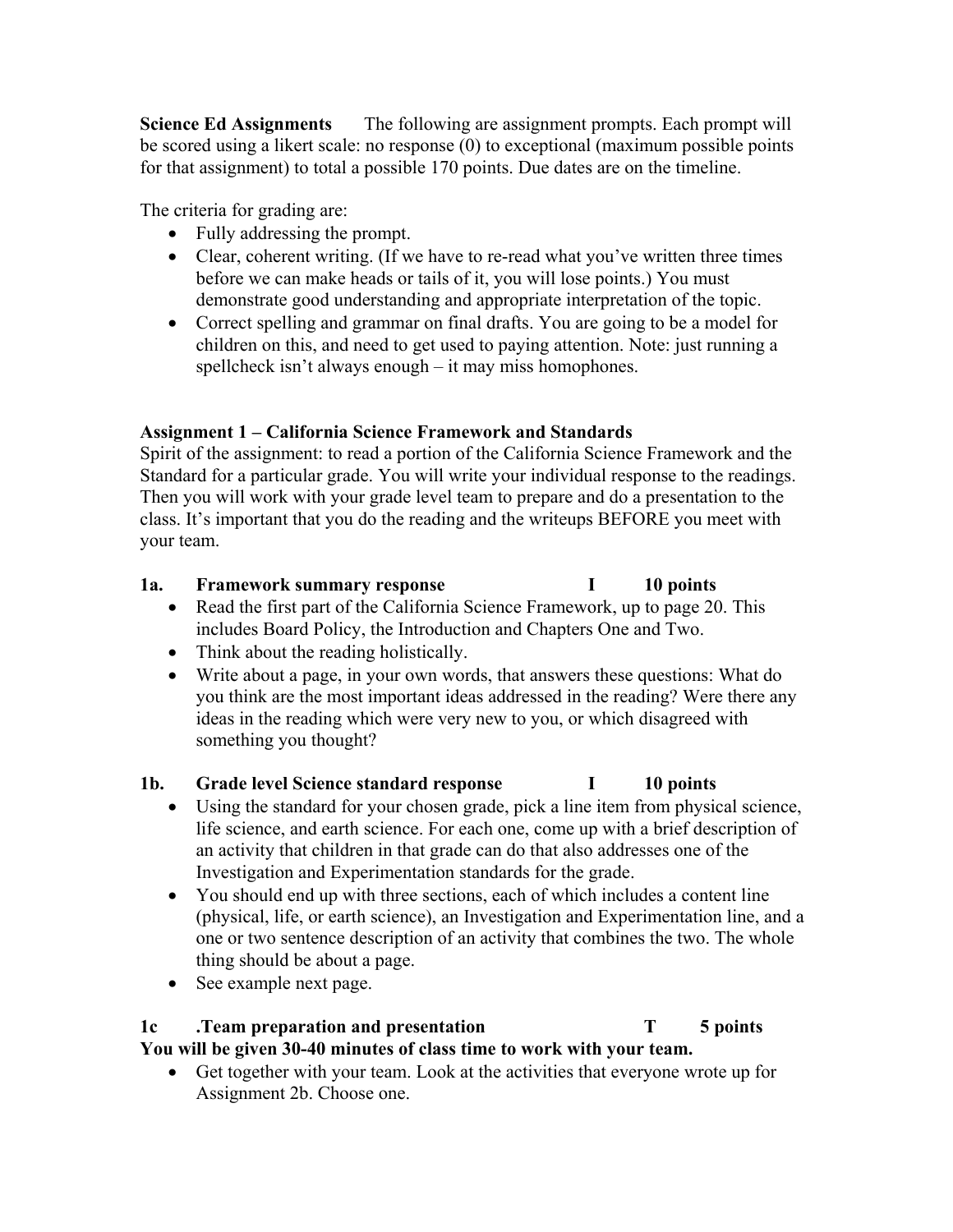- As a team, write up a lesson plan for the activity (with objectives, assessment, and a brief description of the activity}. Put it on chart paper or an overhead transparency so it can be easily presented to the class. Make sure you quote the line from the standard on which your lesson plan is based.
- As a team, come up with a brief overview of the Science Standard for your grade. Don't try to give us every single line of the standard. Summarize it in such a way that we see generally what students are supposed to learn in physical, earth, and life science and in investigation and experimentation in that grade.
- In 8 minutes or less, present your lesson plan and standards choices. Be prepared to explain why your lesson plan represents really good science for kids.
- Your grade for this assignment will be based on the content and quality of your presentation, and on the level of collaboration of the group.

Sample response to Assignment 1b.

# Grade Four

Physical Science

1.b. Students know how to build a simple compass and use it to detect magnetic effects, including the Earth's magnetic field

### Investigation and Experimentation

6.f Follow a set of written instructions for a scientific investigation.

# Activity

Following directions from the Internet, the students will work in partner pairs to build compasses, using paper cups, thread, a needle and a magnet. They will observe and record the action of the compass indoors and outdoors, and in proximity to various objects.

### Life Science

2.c. Students know decomposers, including many fungi, insects, and microorganisms, recycle matter from dead plants and animals.

Investigation and Experimentation

6.c. Formulate and justify predictions based on cause-and-effect relationships.

# Activity

The students will predict the growth of mold on bread that has no preservatives. They will observe and record the progress of the mold in various circumstances (if the bread is left in the open air, if the bread is in a closed sandwich bag, etc.)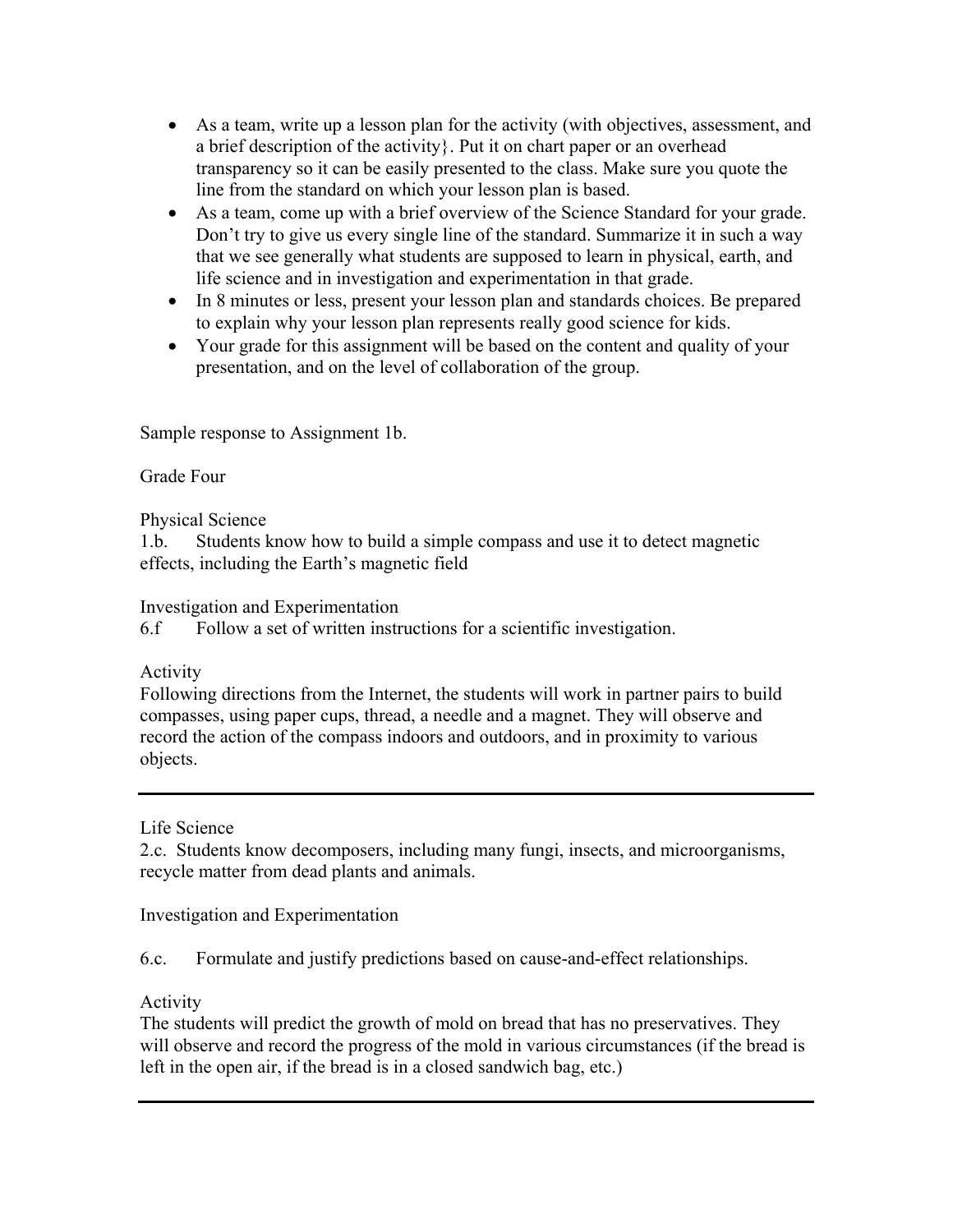### Earth Science

5.c. Students know moving water erodes landforms, reshaping the land by taking it away from some places and depositing it as pebbles, sand, silt, and mud in other places (weathering, transport, and deposition).

# Investigation and Experimentation

6.b. Measure and estimate the weight, length, or volume of objects.

# Activity

In groups of four, students will create landforms (using common dirt) on cookie sheets. They will add measured amounts of water to their landforms, and will collect and measure the dirt that runs off.

# **Assignment 2 – Discrepant Event**

Spirit of the Assignment: to develop and teach a particular kind of a science inquiry lesson that teaches both science thought processes and science content. You will practice your discrepant event on at least one school-age child and reflect on the child's responses and what they indicate about how much he/she understood. Working by yourself or with a partner you will actually present your discrepant event to the class and give a copy of the lesson plan to each class member. After all the discrepant events have been presented, you will take a quiz to demonstrate that you personally learned the important science concepts that were presented.

# **2a. Discrepant Event Lesson Plan and Presentation I or P 15 points**

- Working by yourself, or with a partner, find a discrepant event to do. You can get one from Discrepant Events, by Keating, or go to a bookstore or the children's section of the library and look for books on Science Tricks, or Science Magic.
- Get together the materials needed for the discrepant event. (If you can't get certain things, look for another event to do.)
- Practice doing the event. (If you can't get it to work, you may need to find another event to do.)
- Make sure you understand the science behind the event. If you got it from an internet website, there may be background info on the site. Another good place to look: the children's section of the public library. Find children's books on the topic in addition to or even preferably to books for adults. The children's books will explain things simply and will use the appropriate vocabulary for you to use with your students. Remember, you don't have to have a college-level understanding of the topic, just have good, accurate information at your students' level.
- Do your discrepant event with at least one school-age child and take careful notes on the child's responses. (This ties in with Assignment 3b.)
- Fill in the discrepant event cover sheet, including the two questions.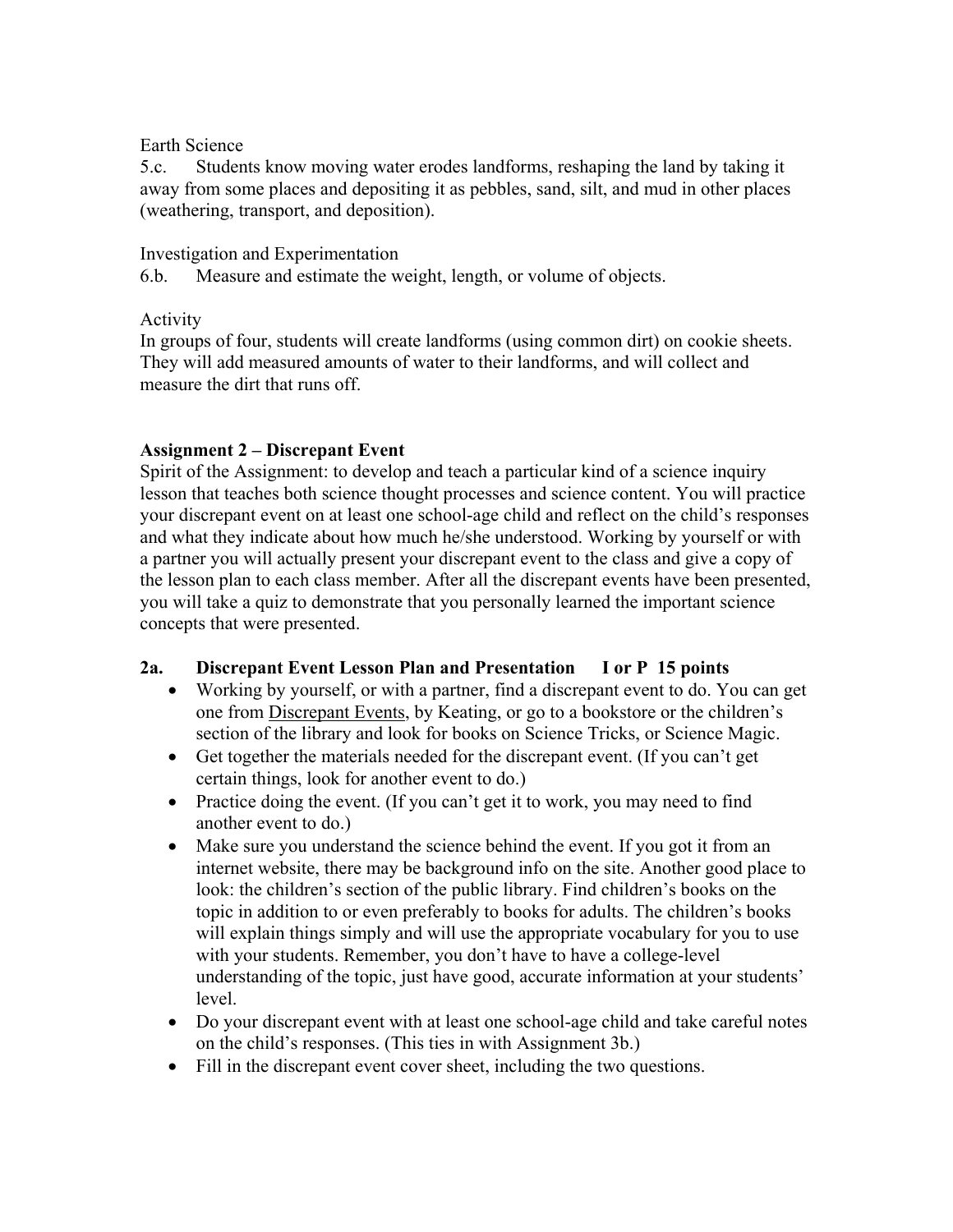- On your assigned day, bring in your materials and equipment and do your discrepant event for/with the class. You are limited to 15 minutes presentation time.
- After presenting your event, give each member of the class a copy of the lesson plan.
- Turn in your lesson plan, the cover sheet and your individual journal.

#### 2b. Discrepant event journal **I** 15 points

- After you have done your discrepant event with a child or children, look at your notes and think about how it went. (You may realize that your event needs to be modified before you do it with the class.)
- Write a description of what happened, with special attention to what the child said and did. Analyze the child's response: what portions of the event, and to what extent, did the child understand what was happening? Why or why not?

# 2c. Discrepant event quiz **I** 10 points

### After all discrepant events have been presented in class, a quiz will be given on the content of the events. Dr. Joe Keating will design the quiz based on the questions submitted by each partner pair on their Discrepant Event Cover Sheet. *This quiz will be open notebook, but not open handout. That means you should take careful notes during each discrepant event presentation.*

# **Assignment 3 – Observation/art/writing**

The spirit of this assignment is for you to observe something using all your senses, then use what you have observed to do a writing and an art activity from the book Moon Journals. You can use any kind of an experience for this: a walk on the beach, playing basketball, bathing a baby. Immediate experience is very important, so even it's something you've done many times before, do it again for this assignment. DON'T DO IT FROM MEMORY.

### **3a. Observation I 5 points**

- Sign up for a particular day, from 1 to 28 in the Moon Journals book. Look at the Art Invitation and the Writing Invitation for your particular day. If you didn't buy the book, borrow it from the Moon Journals director or use one of the copies on reserve in the library and copy the relevant pages.
- Observe a natural event and take notes. You will need at least five specific details for each sense. Your notes can be in any format, and can be handwritten, as long as they are legible. If there is one sense that can't be used for your observation, give the reason why.) You will turn in your notes.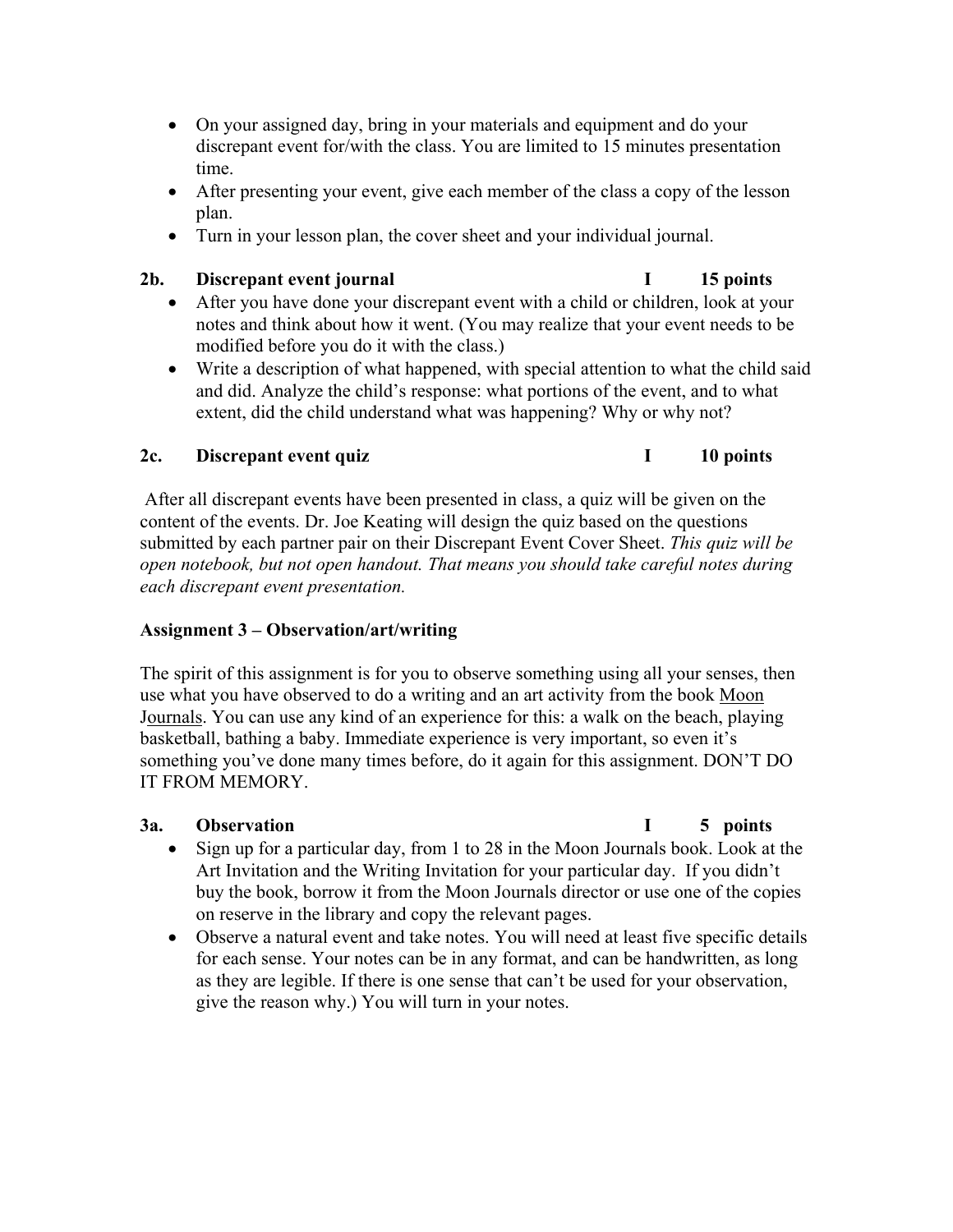#### **3b. Art and Writing I 15 points**

- Follow the directions in the Moon Journals book to the writing and art activities for your assigned day. Connect them to your observation for assignment 5a. If either the writing or the art won't work, see the instructor.
- Look in the Timeline for Art/Writing. On that day, bring your response to the Art and Writing Invitations to class for Show and Tell.
- REMEMBER—YOU ARE NOT GOING TO DO YOUR WRITING AND ART ABOUT THE MOON. YOU ARE GOING TO USE WHAT YOU OBSERVED, WHETHER IT'S WALKING ON THE BEACH OR BATHING A BABY.

### **Assignment 4 – Inclusive Science**

The spirit of this assignment is for you to explore ways for you to make sure that every child you teach is welcomed and able to participate fully in all science activities. Through reading and internet research you will increase your awareness and gather information on issues/situations that can lead some children to be excluded. With your team, you will prepare and present a skit that illuminates one particular issue.

- Read the Chapter "Including All Children in Science" in Keating, Science Methods
- Join a group. Each group will address one of the following topics: Limited English Cultural Issues Gender issues Physical disability Cognitive disabilities and emotional disturbances

### **4a. Internet research I 10 points**

- Find resources on the internet (articles, websites) that are relevant to your group's topic. Make this material available to the other members of your group.
- Choose one website to report on. Consider the following items:
	- 1. Your name
	- 2. Site name and site address
	- 3. Your group's topic Make sure you clarify in your report how the website connects to the topic, such as physical disability.
	- 4. How did you learn about this site?
	- 5. Brief description of the site
	- 6. Approximate time necessary to access and download desired information
	- 7. Can kids use this site? If so, how?
	- 8. Is the content in the site correct and accurate/
	- 9. Is it from an authoritative source?
	- 10. Is it free from stereotypes and bias?
	- 11. Is this the best medium for this information?
	- 12. Do the images enhance the content?
	- 13. Is the information useful to teachers?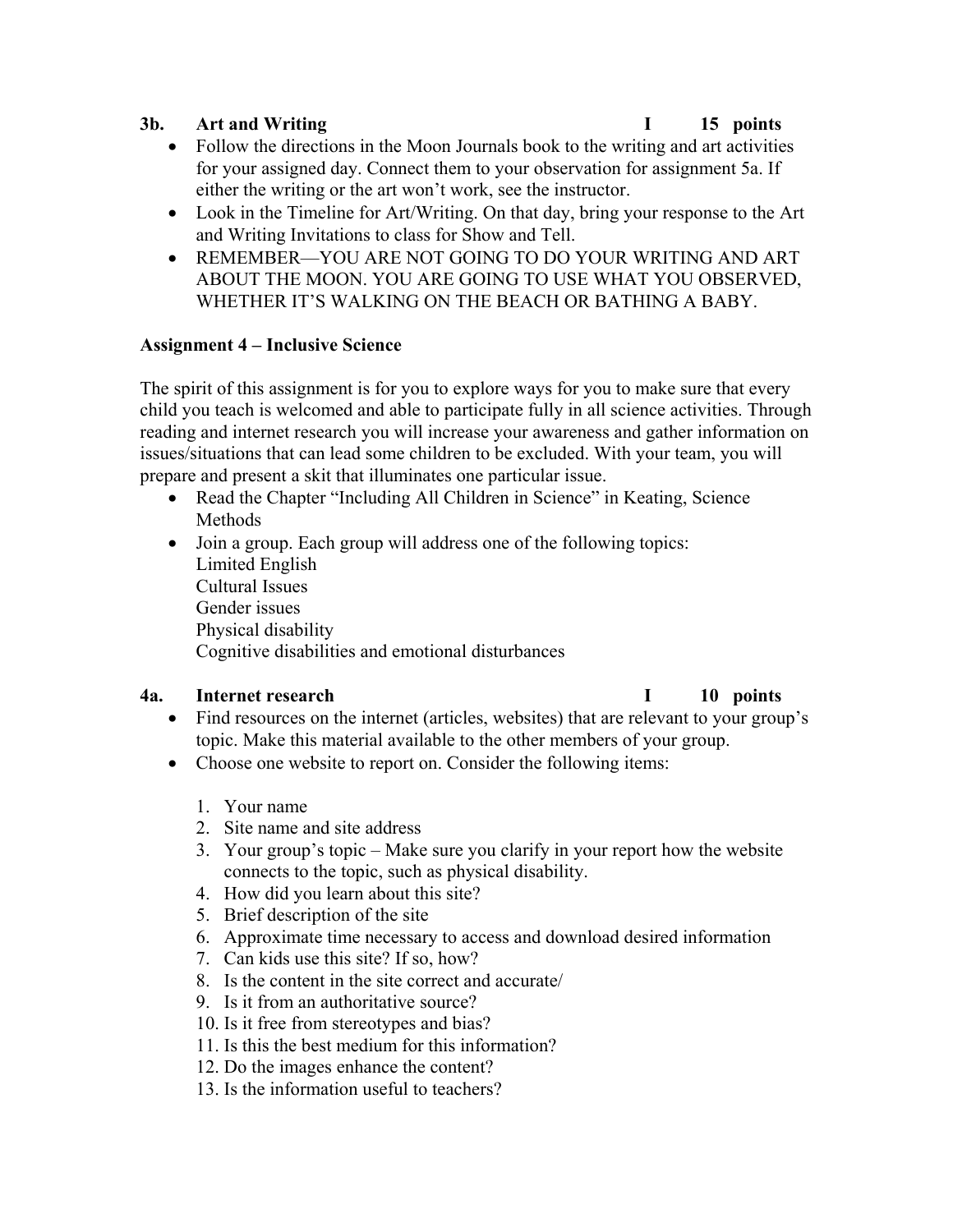- 14. Does the site respond to questions, or can you share results?
- 15. Is the site easy to navigate?
- 16. Are all the links current?
- 17. Is the home page concise and quick to view?
- 18. Are lengthy picture files saved for later pages?
- 19. Is the menu clear, informative and current?

Add whatever comments you feel are appropriate on the usefulness of the site. Give your overall impression of the site, especially whether you recommend it, and why. Write everything up so that the instructor, or other students, can read and understand it. Make a copy of your report for everyone in the class, and turn in a copy.

### **4b. Team presentation (skit and discussion) T 5 points**

- Within your group, share material gathered on the internet
- Discuss the importance/main points/implications of your reading and research
- Use this as a context to develop a short skit (approximately five minutes followed by a two-three minute question and discussion period) that presents a scenario that:
	- a. demonstrates a student in a science class having difficulty with the content and/or with a teacher strategy
	- b. demonstrates a teacher alleviating the difficulty by modeling at least one effective practice or strategy. At least two others should be either shown or discussed.
	- c. At least three references to the readings/research (these references can be shown or discussed)
	- d. Concludes with a discussion facilitated by the group. This discussion should assess the audience's understanding of the issues presented. Your group should develop some questions or other assessment device.

The team will be graded on the presentation and discussion, according to these criteria:

- Was the scenario interesting (simple props, costumes, charts, sound effects, etc.)
- Was the dialogue lively?
- Was it humorous, or did it otherwise engage the emotions of the audience?
- Was it memorable? Did the class understand the important concepts, and will the class remember them?

REMEMBER—IT'S BETTER TO SHOW THAN TO DESCRIBE. IT'S BETTER TO DEMONSTRATE THAN TO EXPLAIN.

### **Assignment #5 Appropriate Disposition** 15 pts.

*The Maintenance and Development of Positive Teacher Behaviors in the College of Education Courses*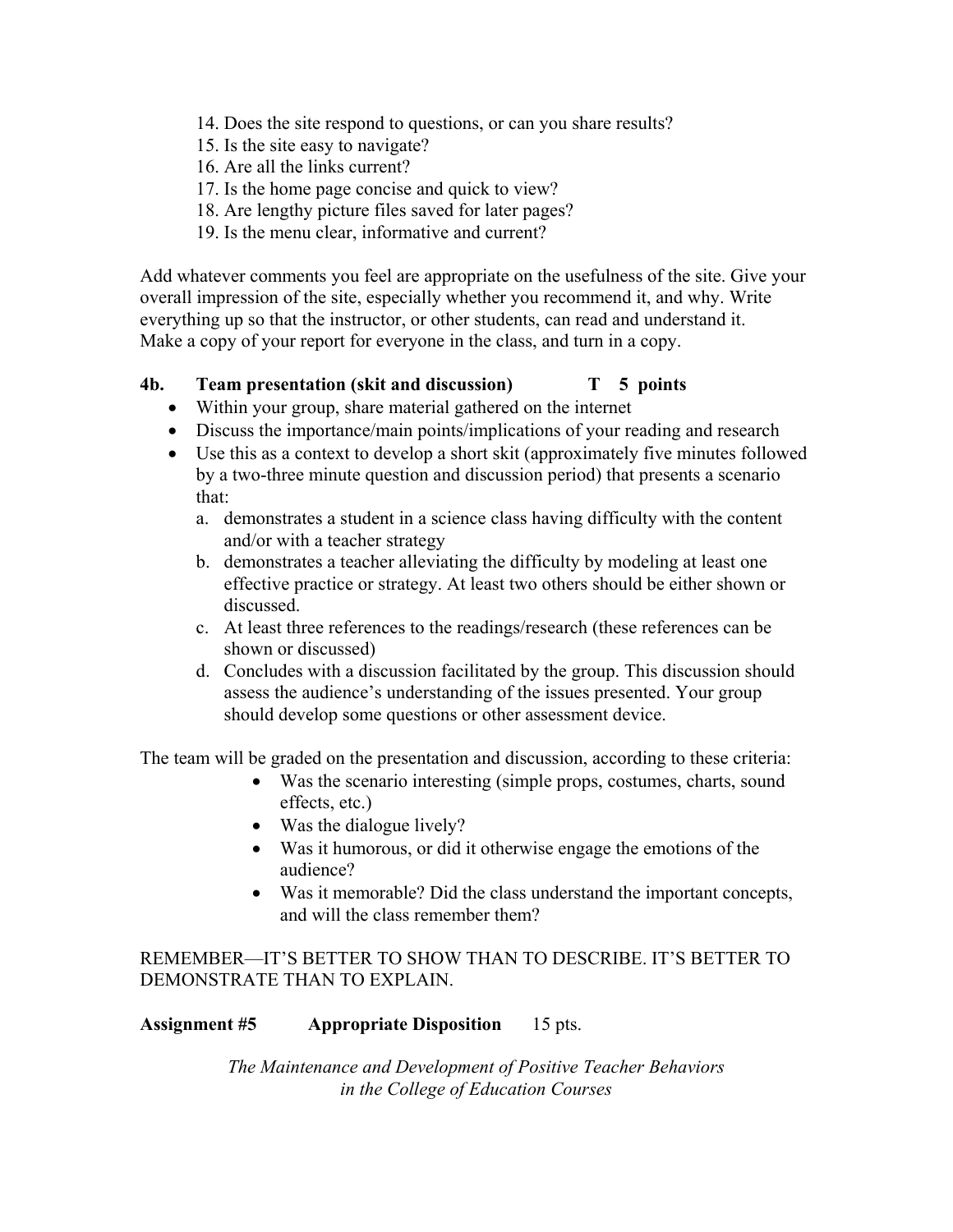#### (Affective Objectives)

#### Purpose/Rationale

A variety of practitioner and university research suggests the importance of linking affective objectives to all cognitive objectives in all subject areas (Roberts and Kellough, 2000) and the correspondence of particular teacher personal attributes considered critical to establishing this linkage to excellent teaching and learning (Baldwin, Keating and Bachman, 2003). Krathwohl, Bloom and Masia (1964) developed a useful taxonomy for teachers to use in implementing affective objectives. These are hierarchical from least internalized to most internalized: 1) receiving: 2) responding: 3) valuing; 4) organizing; 5) internalizing. Teachers should be integrating these expectations into their teaching but must also be able to demonstrate the attributes associated with these in their own learning.

In light of this, it is critical for pre-service teachers to be given an overall dispositional model (a range of behavioral expectations) that can be used by them, as future teachers, and that illustrates the importance of and encourages the practice of these attributes. These attributes generally reflect the high expectations of quality teaching such as enthusiasm, positive attitudes, positive interactions and supportive interpersonal relationships within the teaching environment. There is a general consensus within the educational community that these attributes are considered highly desirable professional qualities for teachers (with an obvious range of individual manifestations) that will assist in promoting successful teaching and learning outcomes for both teachers and their K-12 students.

| 5a. | Self pre-assessment            | 5 points  |
|-----|--------------------------------|-----------|
|     | 5b. Instructor post-assessment | 10 points |

#### **Scoring Criteria**

Each of these seven "attributes" will be scored on a 5-point rubric with justification by the instructor at the end of each course and adjusted to reflect a potential maximum score of 20/20. Demonstrated improvement for an individual in any area will be used as a strong consideration in the scoring of these attributes. Peer input and intermediate conferences will assist in formative assessments.

 $5 =$  Excellent qualities demonstrated for this attribute as noted with justification (no evidence of

sub par examples)

 $4 =$  Above average qualities demonstrated for this attribute as noted with justification (few or

no sub par examples)

 $3 =$  Average qualities demonstrated for this attribute as noted with justification (some limitations or examples noted)

 $2 =$  Below average qualities demonstrated for this attribute (numerous limitations or examples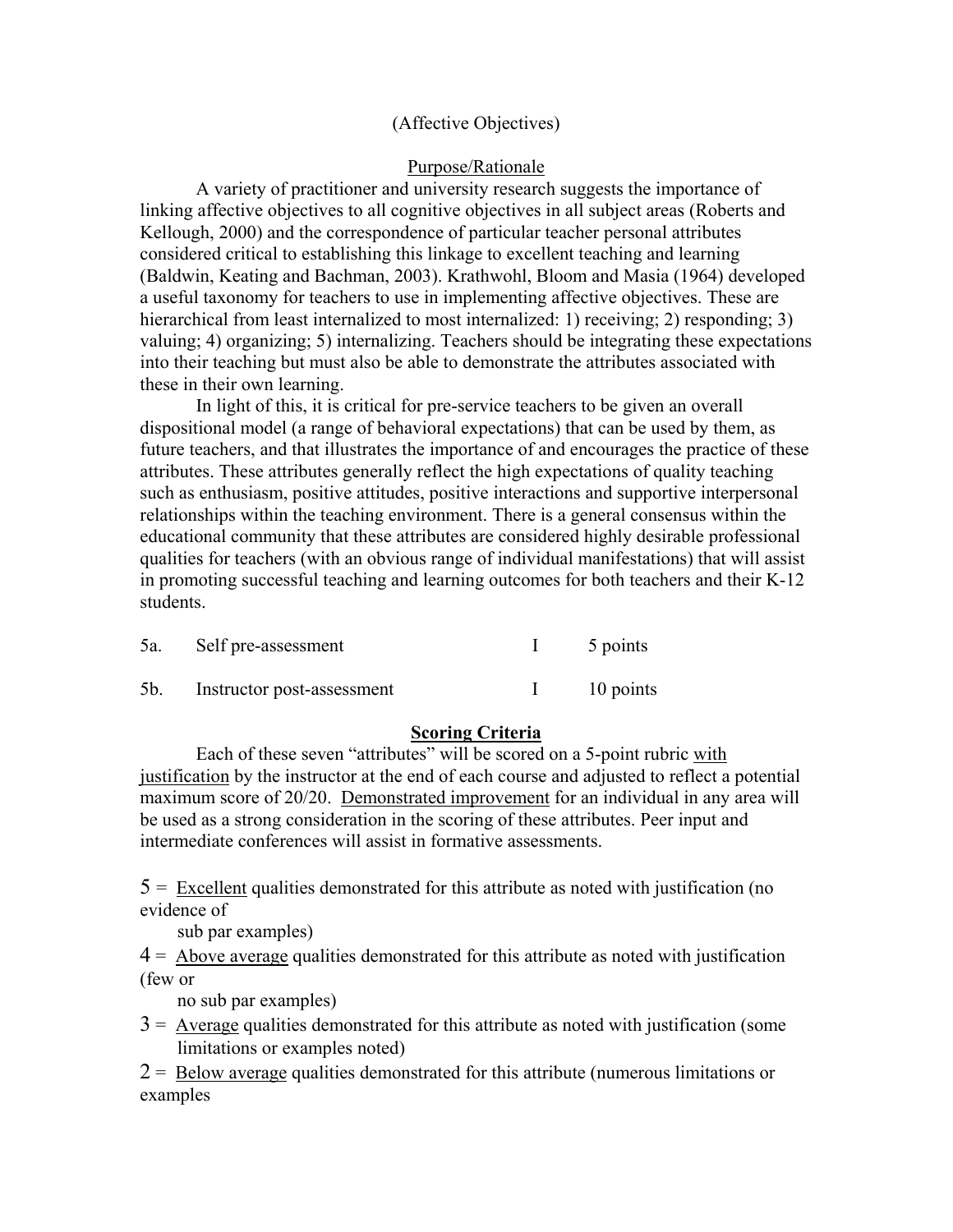noted)

 $1 =$  Well below average qualities demonstrated for this attribute (serious overall limitations

noted in this area)

#### **Generally Accepted Attributes of Highly Effective Teachers (as seen in pre-service programs)**

(Roberts and Kellough, 2000; Stone, 2002; McEwan, 2002; Baldwin, Keating and Bachman, 2003; Johnson and Johnson, 1994; COE Mission Statement, 1997)

The following will be used as a guideline to assess the level of attainment (and progress) in demonstrating these attributes (to be 20% or less of course grade).

- 1) **General classroom attendance, promptness, and participation:** is on time, respects time boundaries (breaks, etc.), regularly attends class, and actively participates.
- 2) **Attention to classroom discussion protocols** (per Epstein's Five Stage Rocket)**:** respects time limitations, recognizes and respects the perspectives of fellow classmates, gives wait time, listens actively, uses non-interruptive skills, mediates disagreements by working to understand others' perspectives and finding common ground, genuinely encourages all to participate.
- 3) **Social and cooperative skills (as illustrated in cooperative projects)**: assumes responsibility of one's roles, is open to consensus and mediation, effectively communicates ideas, attends group meetings, is dependable, respects others' ideas, expects quality work from self and colleagues, manages time effectively, uses organizational skills and leadership skills, is assertive but not aggressive, uses reflection as a means of evaluation, motivates and offers positive reinforcement to others.
- 4) **Attention to assignments:** meets time deadlines, produces quality products, responds cooperatively to constructive criticism, uses rubrics or other stipulated criteria to shape an assignment, prioritizes tasks and performs/supervises several tasks at once.
- 5) **General classroom demeanor:** is professional, creative, kind, sensitive, respectful, has a sense of humor, is supportive of fellow classmates and instructors; recognizes others' perspectives as valid and works to include all "voices" in the classroom; is aware of and responsive to issues and behaviors that might marginalize colleagues in the classroom.
- 6) **Flexibility:** is responsive when reasonable adjustments to the syllabus, curriculum, schedule, and school site assignments become necessary (common to the educational arena); can work through frustrations by problem-solving with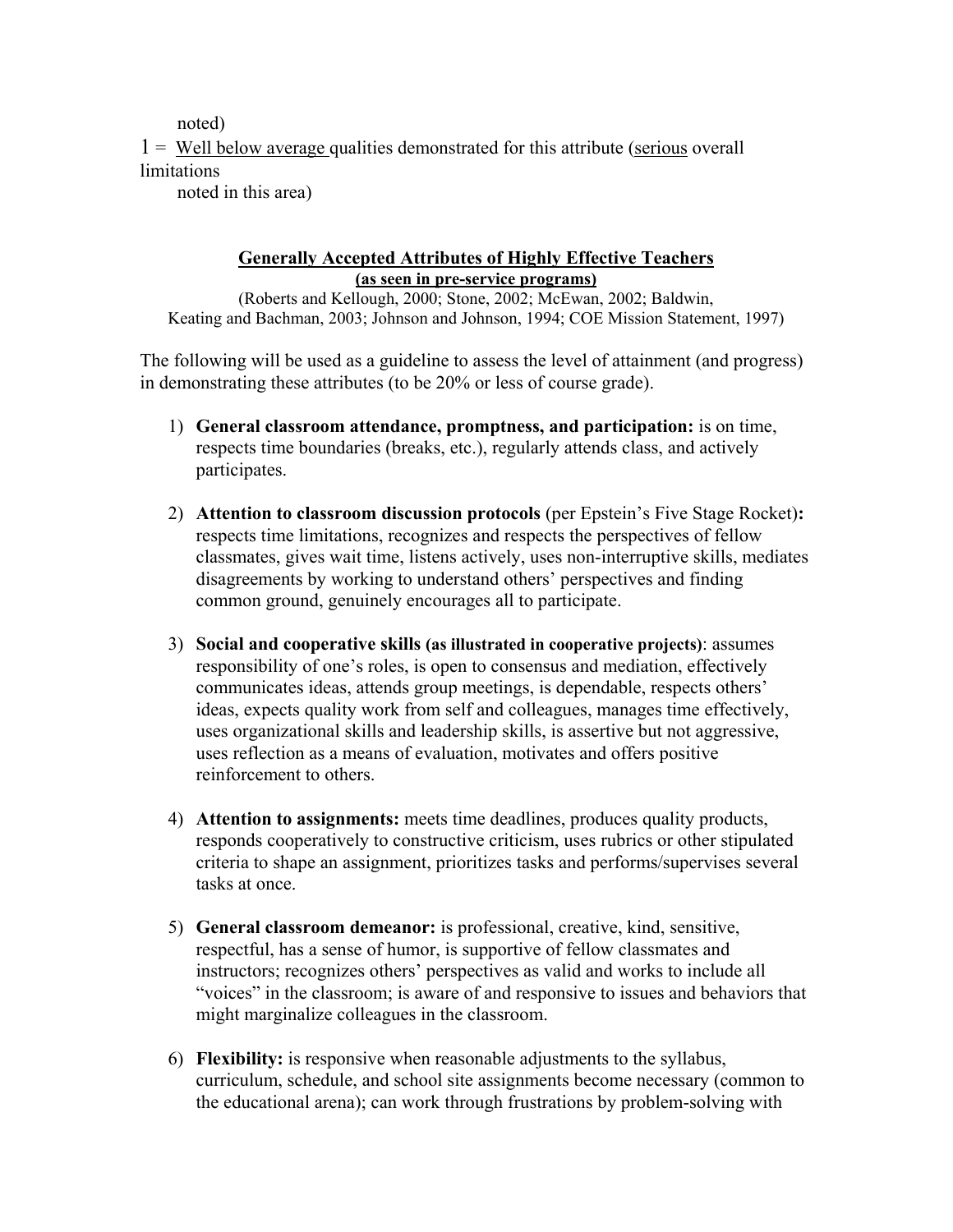others and not letting emotional responses dominate or impair thinking; "bounces" back easily; can work calmly under stress.

7) **Openness to and enthusiasm for learning:** can engage with a variety of educational ideas with an open mind and a sense of exploration; demonstrates passion for and metacognition of learning across the curriculum and within discipline areas; takes advantage of learning opportunities and seeks out additional opportunities for learning.

**Assignment # 6 Map and Compass** (Model of Interdiscplinary Teaching and Authentic assessment) 10 Pts. Done in class

**Assignment #7 Using Field Trips in Science** (WAP Field Trip) 20 pts.

### **Assignment #8 Problem Solving (Odyssey of the Mind and Invention Convention) 10 pts in class**

### **EXTRA CREDIT**

All students can gain extra credit for certain in-class and out-of-class activities. *There is a cap of 8 points that can be applied to your grade.*

• Read up to three articles concerning science or science education and write a onepage reaction paper on each article. Articles must be current – must have a 2002 or 2003 publication date. They can be from scholarly journals, or ERIC, from the internet, from the newspaper, or from general interest publications. Please make sure to include the Author, Title, Publication Name, and Date of Publication. 2 points per article.

**Your response should include the following: about half a page summary of the article, written so that an average fourth or fifth grader could understand it, AND about half a page of your thoughts on the significance of the article, particularly in regards to teaching science to children.** 

*HINT: Pick an article that you are comfortable reading and that you feel you understand well. If you are not accustomed to reading heavy-duty science material, then stick with articles from the newspaper or from general interest publications.* 

- Watch a television show or movie that deals with science or science education and write a one page reaction paper. (Examples: October Sky, Bill Ny e the Science Guy). **Use the same guidelines as are in bold type up above.** 2 points per report
- Be a director, according to the list below. 4 points

Director of Directors – Assigns Directorships – keeps list

Syllabus director – holds a hard copy of the Syllabus so other students can make copies.